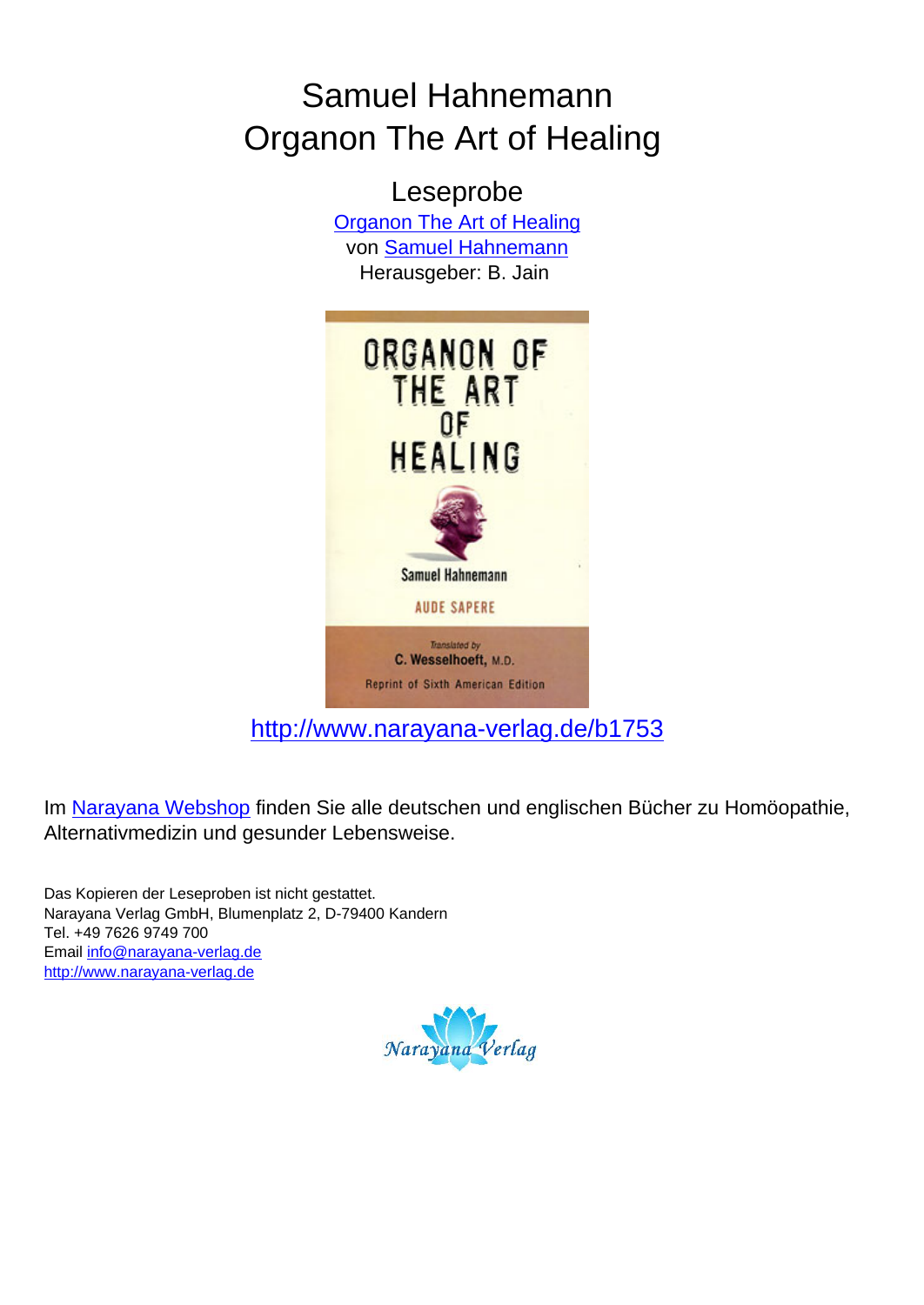Pages

| PREFACE BY THE AUTHOR, |                                                                                                                                                                                                                                                   | <b>1V—1X</b>                                                                                                                                                                                                                         |
|------------------------|---------------------------------------------------------------------------------------------------------------------------------------------------------------------------------------------------------------------------------------------------|--------------------------------------------------------------------------------------------------------------------------------------------------------------------------------------------------------------------------------------|
|                        | PREFACE BY THE TRANSLATOR,                                                                                                                                                                                                                        | x—xvii                                                                                                                                                                                                                               |
|                        |                                                                                                                                                                                                                                                   |                                                                                                                                                                                                                                      |
|                        | <b>INTRODUCTION.</b>                                                                                                                                                                                                                              |                                                                                                                                                                                                                                      |
|                        |                                                                                                                                                                                                                                                   | Review of physic, allopathy, and palliative treatment of the old school—Laymen also found<br>treatment by means of similitude of effect to be most beneficial—Even ancient physicians had a presentiment<br>of the superiority of th |
|                        |                                                                                                                                                                                                                                                   |                                                                                                                                                                                                                                      |
|                        |                                                                                                                                                                                                                                                   |                                                                                                                                                                                                                                      |
|                        |                                                                                                                                                                                                                                                   | TEXT OF THE ORGANON.                                                                                                                                                                                                                 |
|                        |                                                                                                                                                                                                                                                   |                                                                                                                                                                                                                                      |
| $1-2.$                 | The only calling of the physician is to cure speedily,                                                                                                                                                                                            |                                                                                                                                                                                                                                      |
|                        | gently, and permanently, 65<br>Note—It is not his calling to frame theoretical                                                                                                                                                                    |                                                                                                                                                                                                                                      |
|                        | explanation                                                                                                                                                                                                                                       |                                                                                                                                                                                                                                      |
| $3-4.$                 |                                                                                                                                                                                                                                                   |                                                                                                                                                                                                                                      |
|                        | The physician should discover what is to be cured in<br>diseases, and what is curative in drugs, and to adapt the latter to the former—                                                                                                           |                                                                                                                                                                                                                                      |
|                        | He should also know how to                                                                                                                                                                                                                        |                                                                                                                                                                                                                                      |
|                        | $\dots$ 65-66<br>prevent sickness, -                                                                                                                                                                                                              |                                                                                                                                                                                                                                      |
|                        | Attention to incidental and primary causes, and to                                                                                                                                                                                                |                                                                                                                                                                                                                                      |
|                        |                                                                                                                                                                                                                                                   |                                                                                                                                                                                                                                      |
|                        |                                                                                                                                                                                                                                                   |                                                                                                                                                                                                                                      |
|                        |                                                                                                                                                                                                                                                   |                                                                                                                                                                                                                                      |
|                        |                                                                                                                                                                                                                                                   |                                                                                                                                                                                                                                      |
|                        |                                                                                                                                                                                                                                                   |                                                                                                                                                                                                                                      |
|                        |                                                                                                                                                                                                                                                   |                                                                                                                                                                                                                                      |
|                        |                                                                                                                                                                                                                                                   |                                                                                                                                                                                                                                      |
|                        |                                                                                                                                                                                                                                                   |                                                                                                                                                                                                                                      |
|                        | Attention to include the chiral and primary causes, and the<br>other circumstances,<br>As it concerns the physician, the disease consists only<br>of the totality of symptoms,<br>$\frac{67}{100}$<br>Note—It is impossible for the old school to |                                                                                                                                                                                                                                      |
|                        | removed. Objection to symptomatic treatment, directed only                                                                                                                                                                                        |                                                                                                                                                                                                                                      |
|                        |                                                                                                                                                                                                                                                   |                                                                                                                                                                                                                                      |
|                        | to one symptom.<br>When all symptoms have been removed, th disease is<br>essentially cured,<br>Note.—This is denied by the old school.<br>During health the organism is animated by a spiritlike                                                  |                                                                                                                                                                                                                                      |
|                        |                                                                                                                                                                                                                                                   |                                                                                                                                                                                                                                      |
|                        |                                                                                                                                                                                                                                                   |                                                                                                                                                                                                                                      |
|                        |                                                                                                                                                                                                                                                   |                                                                                                                                                                                                                                      |
|                        | force (autocratic vital force), which maintains the harmony of functions,                                                                                                                                                                         |                                                                                                                                                                                                                                      |
|                        |                                                                                                                                                                                                                                                   |                                                                                                                                                                                                                                      |
|                        | The organism is dead without this spiritlike force 71<br>In disease the vital force is primarily affected, and<br>expresses its suffering (inner change) by abnormal<br>functions and feelings of the organism. 71                                |                                                                                                                                                                                                                                      |
|                        |                                                                                                                                                                                                                                                   |                                                                                                                                                                                                                                      |
|                        |                                                                                                                                                                                                                                                   |                                                                                                                                                                                                                                      |
|                        | Note.—For the purpose of treatment, it is unnecessary                                                                                                                                                                                             |                                                                                                                                                                                                                                      |
|                        | to know how the vital force produces symptoms                                                                                                                                                                                                     |                                                                                                                                                                                                                                      |
|                        |                                                                                                                                                                                                                                                   |                                                                                                                                                                                                                                      |

Narayana Verlag, 79400 Kandern Tel.: 0049 7626 974 970 0 Excerpt from Samuel Hahnemann: Organon The Art of Healing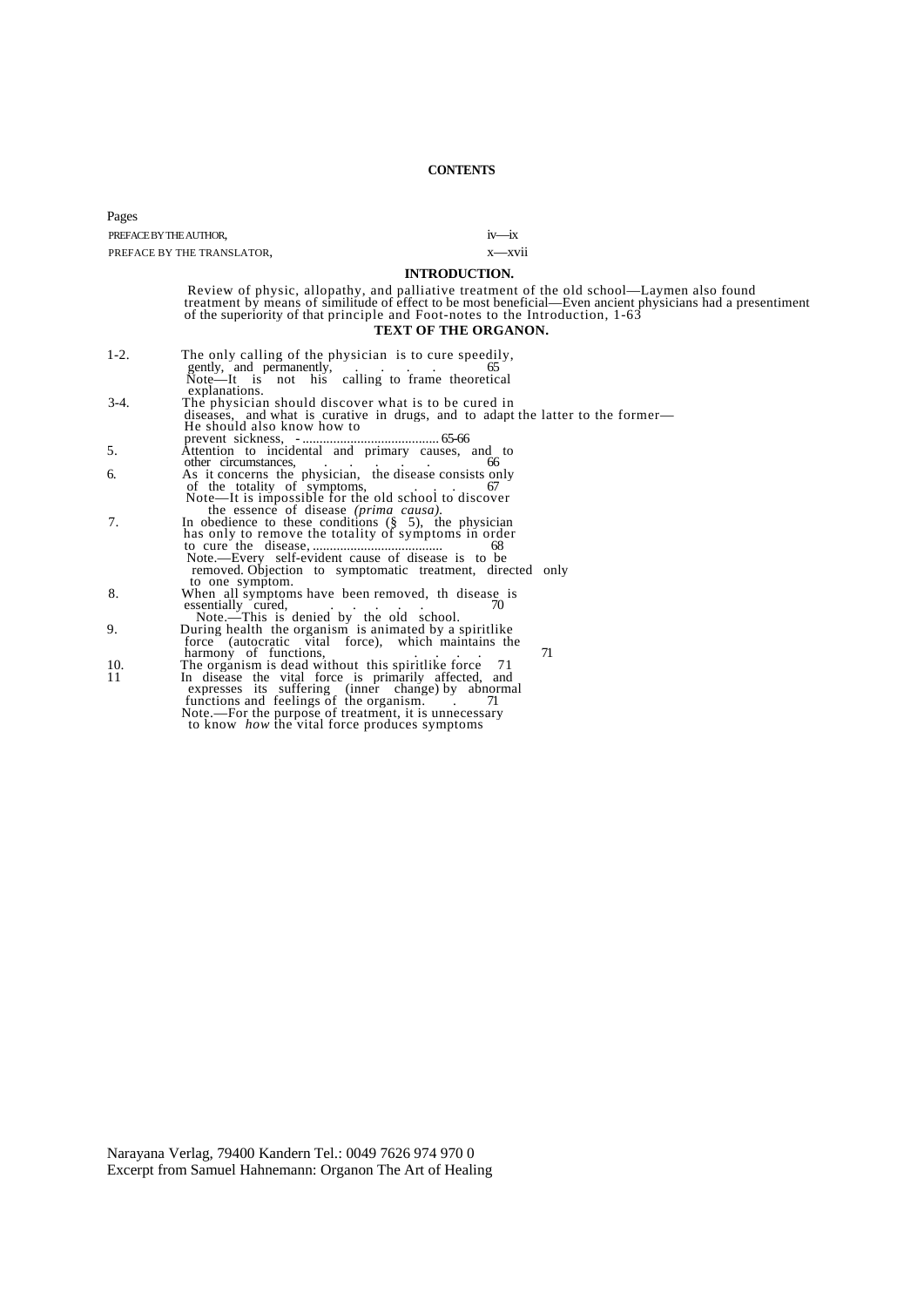| 12.    | By removing the complex of symptoms by means of<br>treatment, the suffering of the vital force, that is, the<br>whole internal and external disease is cured.                                 |  |  |
|--------|-----------------------------------------------------------------------------------------------------------------------------------------------------------------------------------------------|--|--|
| 13.    | The old school was wrong in declaring non-surgica<br>diseases to be owing to a peculiar substance pervadin;<br>the system.                                                                    |  |  |
| 14.    | Every curable disease becomes apparent by means of                                                                                                                                            |  |  |
| 15.    | symptoms,<br>symptoms,<br>The disturbance of the vital force, and consequer<br>73                                                                                                             |  |  |
|        | symptoms are an inseparable unit,<br>16. The dynamic vital force can only be morbidly affecte<br>and cured by dynamic (spiritlike) effects of morbifi                                         |  |  |
| 17.    | 74<br>agencies.<br>The physician cures the whole disease, by removing<br>74<br>totality of symptoms<br>Note —Illustrative examples.                                                           |  |  |
| 18.    | The totality of symptoms constitutes the only indication<br>for the selection of a remedy,                                                                                                    |  |  |
| 9.     | A change in health (symptoms of disease) is cured t<br>medicines, only because these are also capable                                                                                         |  |  |
| 20.    | producing a change of health,.<br>The power of medicines of changing health, is only<br>by observed in their effect upon health indivi-<br>duals.<br>the contract of the contract of the con- |  |  |
| 21     | Symptoms produced by medicines, are the only signs                                                                                                                                            |  |  |
| 22.    | by which their curative power is recognizable,<br>If experience proves that diseases, are effectually cured<br>by medicines of similar effect, we should choose these If                      |  |  |
|        |                                                                                                                                                                                               |  |  |
|        | experience proves medicines of opposite effect to most effectual,<br>we choose the latter,                                                                                                    |  |  |
|        | Note.—The use of drugs which bear no pathical                                                                                                                                                 |  |  |
|        | relation to the disease, but which affect the syste in                                                                                                                                        |  |  |
|        | another manner, is the <i>allopathic</i> , objectionable method of treatment.                                                                                                                 |  |  |
| 23.    | Protracted diseases are not cured by opposite drug-                                                                                                                                           |  |  |
| 24-25. | effects (antipathic),<br>Only the homoeopathic method of treatment by mea                                                                                                                     |  |  |
|        | of similar symptoms, is proved by experience to                                                                                                                                               |  |  |
|        | most effectual,                                                                                                                                                                               |  |  |
| 26.    | This is based upon the law of nautre, that in the living                                                                                                                                      |  |  |
|        | organism a weaker dynamic affection is permanent                                                                                                                                              |  |  |
|        | extinguished by a stronger one, differing in kind,                                                                                                                                            |  |  |
|        | Note.—This is the case in physical diseases,                                                                                                                                                  |  |  |

as w as in moral affections.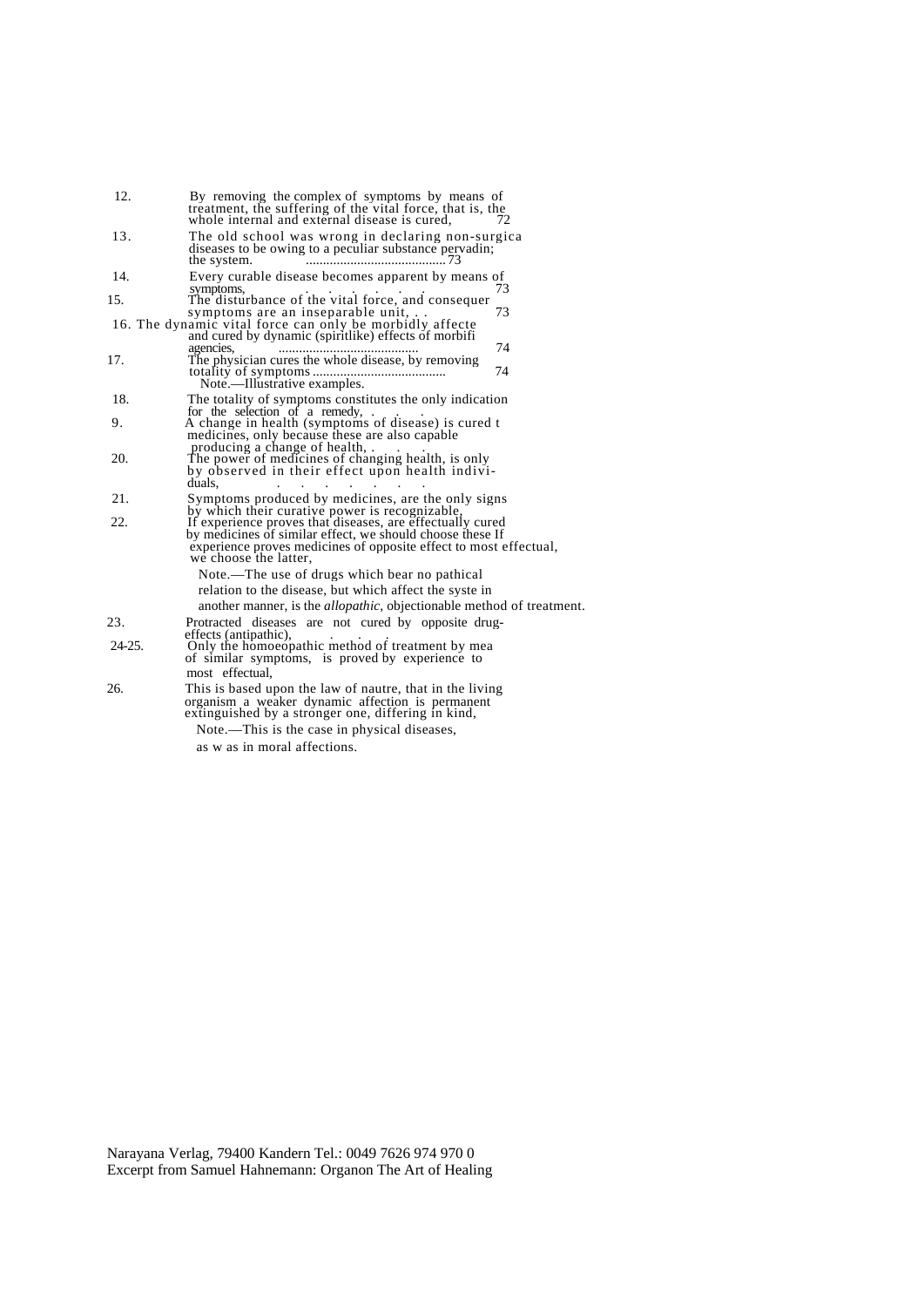|            | The curative property of medicines, therefore, rests<br>upon the similitude of their symptoms to those of the          |  |  |
|------------|------------------------------------------------------------------------------------------------------------------------|--|--|
| 28-29.     | disease.<br>Attempt at an explanation of this law of cure, 82-83<br>Note.—Illustration of the same.                    |  |  |
| $30 - 33.$ | The human organism is more prone to the effects of                                                                     |  |  |
|            | medicine than to natural disease,84-86                                                                                 |  |  |
| $34 - 35.$ | The validity of the homoeopathic law of cure is<br>demonstrated by the failure of unhomoeopathic treat                 |  |  |
|            | ment of protracted diseases, and also by the fact that<br>two dissimilar morbid processes in the system do not         |  |  |
|            | cancel each other,                                                                                                     |  |  |
| 36.        | 1. The older affection, being of equal or superior<br>intensity to the new one, will exclude the latter, 87            |  |  |
| 37.        | Under non-homoeopathic treatment of mild nature,                                                                       |  |  |
|            | chronic diseases remain unchanged,                                                                                     |  |  |
|            | II. A new and intenser disease may while it lasts,                                                                     |  |  |
|            | suppress the older dissimilar disease; but it will not<br>89-92<br>remove it permanently,                              |  |  |
| 39.        | Violent treatment with allopathic medicines cures no                                                                   |  |  |
|            | chronic disease, it will only suppress it during the<br>action of the medicine, which produces no symptoms             |  |  |
|            | similar to the disease—The chronic disease returns                                                                     |  |  |
|            | afterwards in aggravated form,                                                                                         |  |  |
| 40         | . The new disease may finally join the older and                                                                       |  |  |
|            | dissimilar one, thus producing a double or complicated                                                                 |  |  |
|            | disease, neither of which is capable of cancelling the<br>other.                                                       |  |  |
| 41.        | More frequently than in the natural course of diseases,                                                                |  |  |
|            | affections resulting from improper and prolonged allo-                                                                 |  |  |
|            | pathic treatment, are made to complicate natural                                                                       |  |  |
| 42.        | disease, or to aggravate them, the complicated being dissimilar, occupy                                                |  |  |
|            | different localities in the organism,.                                                                                 |  |  |
| $43-44.$   | The result is very different, when an intenser disease<br>joins a <i>similar</i> one pre-existing in the organism, the |  |  |
|            | latter is cured by the former,                                                                                         |  |  |
| 45.        | Explanation of this process                                                                                            |  |  |
| 46.        | Examples of chronic diseases cured by the accidental<br>addition of new similar and intenser disease, 100-106          |  |  |
| $47-49.$   | Of two diseases meeting in the course of nature, only                                                                  |  |  |
|            | the -similar one will cure the other; dissimilar ones do                                                               |  |  |
|            | not. This indicates that we should use only similar                                                                    |  |  |
|            | remedies (homoeopathic) in the treatment of<br>106-107                                                                 |  |  |
| 50.        | disease.<br>There are but few natural diseases that will cure others                                                   |  |  |
|            |                                                                                                                        |  |  |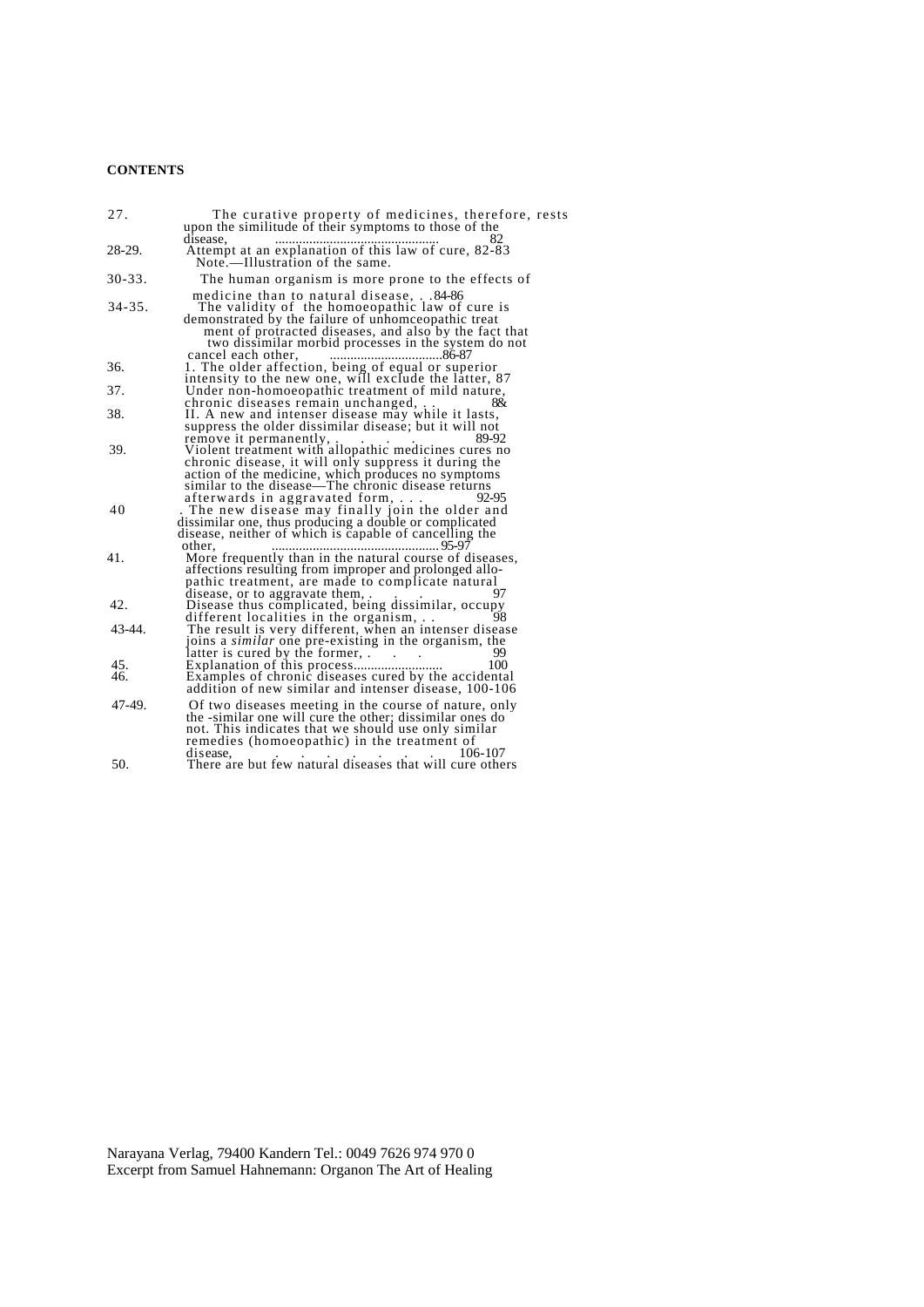|                   | homæopathically, and such effects are connected with                                                                                                                                                                           |
|-------------------|--------------------------------------------------------------------------------------------------------------------------------------------------------------------------------------------------------------------------------|
|                   | many inconveniences,                                                                                                                                                                                                           |
| 51.               | The physician, on the other hand, possesses numerous<br>remedies, far superior to the accidental cures of                                                                                                                      |
|                   |                                                                                                                                                                                                                                |
| 52.               | From the process of nature we learn that diseases should                                                                                                                                                                       |
|                   | be treated and cured only with homoeopathic remedies,                                                                                                                                                                          |
|                   | while allopathic remedies are ineffectual and                                                                                                                                                                                  |
| 53-54.            | injurious, $109-111$<br>There are only three possible methods of applying                                                                                                                                                      |
|                   |                                                                                                                                                                                                                                |
|                   | medicines in disease, $\frac{111-112}{1}$<br>1. The homoeopathic method, which is the only                                                                                                                                     |
|                   | efficacious one, $\ldots$ .                                                                                                                                                                                                    |
| $\frac{55}{56}$ . | The allopathic or heteropathic method, . 112                                                                                                                                                                                   |
|                   | The antipathic (enantiopathic) palliative method,                                                                                                                                                                              |
|                   | 112-113<br>Note.—The attempt called "isopathy.                                                                                                                                                                                 |
| 57.               | The method of treatment, according to which a remedy                                                                                                                                                                           |
|                   | of opposite effect <i>(contraria contrariis)</i> is employed                                                                                                                                                                   |
|                   | against a single symptom of the disease, US-114<br>The antipathic method is wrong, not only because it                                                                                                                         |
| 58.               |                                                                                                                                                                                                                                |
|                   | treats a single symptom of a disease, but also because<br>it is followed by aggravation after apparent relief in                                                                                                               |
|                   | protracted diseases, and the contracted diseases, the contracted diseases, the contracted and the contracted and the contracted and the contracted and the contracted and the contracted and the contracted and the contracted |
|                   | Note.—Testimony of authors.                                                                                                                                                                                                    |
| $\frac{59}{60}$ . | Injurious effect of certain antipathic treatment, 115-119                                                                                                                                                                      |
|                   | Increased and repeated doses of a palliative, never cure                                                                                                                                                                       |
| 61.               | chronic diseases, but tend to aggravate them, 119-120<br>These results should have led physicians to the recogni-                                                                                                              |
|                   | tion of the opposite and only efficacious homoeopathic                                                                                                                                                                         |
|                   | method,<br>The reason of the injuriousness of the palliative, and of                                                                                                                                                           |
| 62.               |                                                                                                                                                                                                                                |
| 63.               | the efficacy of homoeopathic treatment, 121<br>This principle is founded on the difference of primary<br>effect of each medicine upon the organism, and the counter or                                                         |
|                   |                                                                                                                                                                                                                                |
|                   | aftereffect produced by the vital force, 121-122                                                                                                                                                                               |
| 64.               | Illustration of primary and after-effect,<br>122                                                                                                                                                                               |
| 65.<br>66.        | Examples of both<br>123-124                                                                                                                                                                                                    |
|                   | The after-effect of the vital force becomes apparent only<br>through the restitution of the equilibrium of health,                                                                                                             |
|                   | after the minutest homoeopathic doses, .<br>124                                                                                                                                                                                |
| 67.               | These truths illustrate the efficacy of the homoeopathic,                                                                                                                                                                      |
|                   | as well as the injuriousness of the antipathic (pallia-<br>tive) methods.<br>$\ldots$ 124-125                                                                                                                                  |
|                   | Note.—Cases in which the antipathic method of                                                                                                                                                                                  |
|                   | treatment is alone efficacious.                                                                                                                                                                                                |
|                   |                                                                                                                                                                                                                                |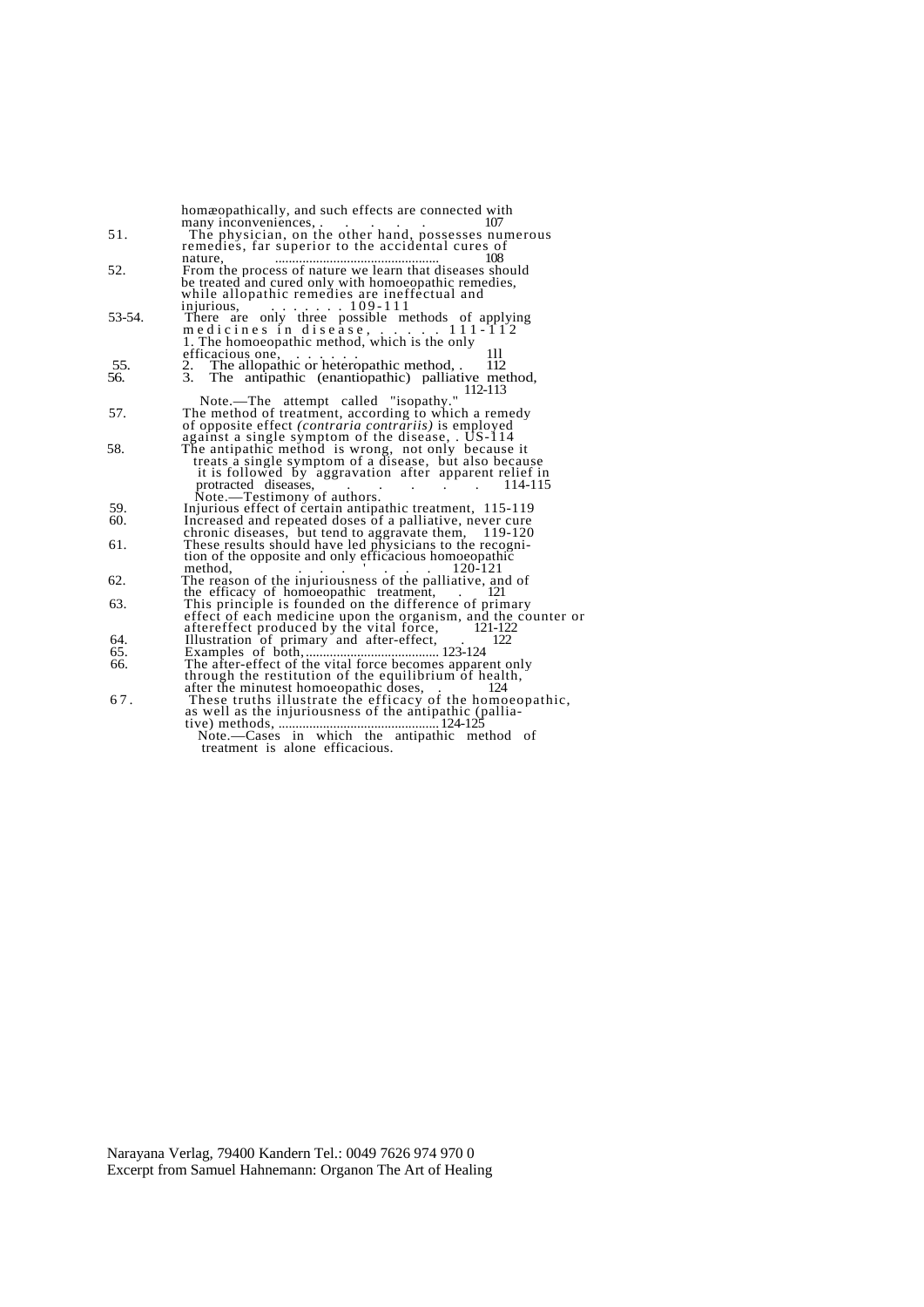|             | These truths establish the efficacy of the homeopathic                                                      |  |  |
|-------------|-------------------------------------------------------------------------------------------------------------|--|--|
|             | method of treatment                                                                                         |  |  |
| 69.         | These truths prove the injuriousness of the antipathic                                                      |  |  |
|             | method.<br>. 126-129                                                                                        |  |  |
|             | Note 1.—Sensations of opposite kind are not                                                                 |  |  |
|             | neutralized in the sensory system of the human body,                                                        |  |  |
|             | thus differing from substances of opposite kind                                                             |  |  |
|             |                                                                                                             |  |  |
|             | in chemistry.<br>Note 2.—Illustrative example.                                                              |  |  |
|             | Short definition of the homoeopathic system, 130-132                                                        |  |  |
| 71.         | The three necessary conditions for curing are: 1. The investigation of the disease. 2. The investigation of |  |  |
|             |                                                                                                             |  |  |
|             | the effects of medicines. 3. Their appropriate                                                              |  |  |
|             | application, $\cdot \cdot \cdot$ and obtain $\cdot \cdot$                                                   |  |  |
|             | General view of diseases, acute and chronic, 132-133                                                        |  |  |
|             | Acute diseases of single individuals; sporadic, epidem                                                      |  |  |
|             | 133-135<br>and acute miasms,<br>the contract of the contract of the                                         |  |  |
|             | The most intractable form of chronic disease, is that                                                       |  |  |
|             | produced by unskilful allopathic treatment, . 135-137                                                       |  |  |
|             | These are most incurable,                                                                                   |  |  |
|             | Only when there remians sufficient vital force, the lesion                                                  |  |  |
|             | may be repaired in time, while the original disease is                                                      |  |  |
|             | $. 137 - 138$<br>treated homeopathically,                                                                   |  |  |
|             | Diseases which are improperly called chronic,                                                               |  |  |
|             | Genuine chronic diseases, all of them originate in chronic miasms, 138-139                                  |  |  |
|             | chronic miasms,.                                                                                            |  |  |
|             | Syphilis and sycosis,<br>139                                                                                |  |  |
| $80 - 81$ . | Psora, it is the source of all genuine chronic diseases,                                                    |  |  |
|             | $139-142;$<br>excepting the syphilitic and sycotic, 13<br>Note.—Nomenclature Of common pathology.           |  |  |
|             |                                                                                                             |  |  |
|             | The more specific remedies for chronic miasms, espe-                                                        |  |  |
|             | cially for psora, should, in a given case, be selected with                                                 |  |  |
|             | 143-145<br>special case to effect a cure,                                                                   |  |  |
| 83.         | The conditions necessary for the perfection of a record                                                     |  |  |
|             | (picture) of a case of disease,                                                                             |  |  |
| 84-99.      | Directions how to make inquiry into a case of disease,                                                      |  |  |
|             | $.145 - 155$<br>and how to record it,                                                                       |  |  |
|             | The investigation of epidemic diseases, 155-158                                                             |  |  |
| 103.        | The fundamental cause of unsyphilitic chronic diseases,                                                     |  |  |
|             | as well as the great general outlines of psora, were dis-                                                   |  |  |
|             | covered and recorded in the same manner.                                                                    |  |  |
| 104.        | Advantages of written records of cases, for the purpose                                                     |  |  |
|             | <i>of cure</i> , and observation during treatment, . 159-160                                                |  |  |
|             | Note.—How physicians of the old school proceed in                                                           |  |  |
|             | examining a case 'of disease.<br>105-114.                                                                   |  |  |
|             | Premonitions regarding the investigation of pure drug-                                                      |  |  |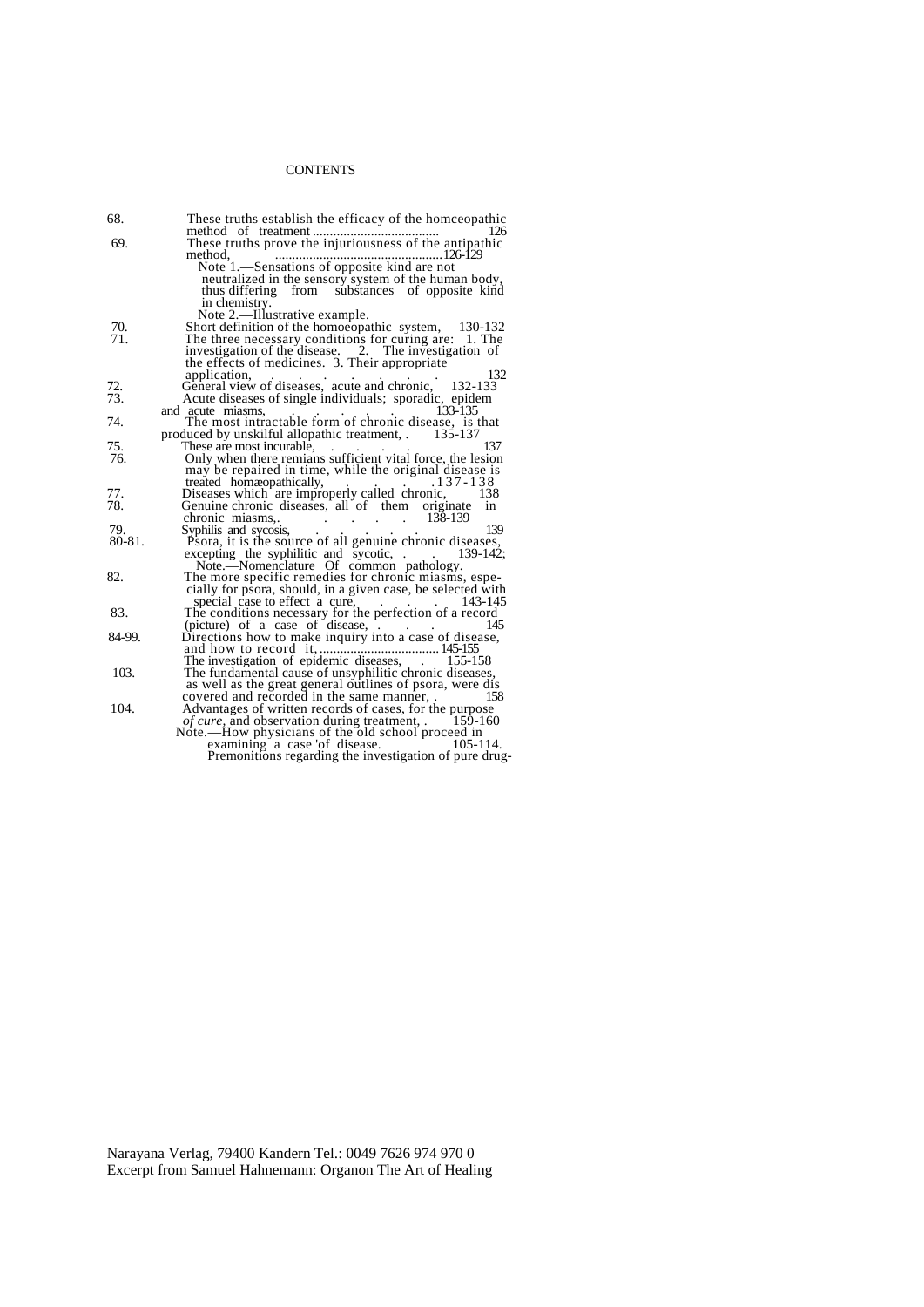| 160-167<br>effect,<br>Alternating effects of drugs<br>169<br>167-169<br>Idiosyncrasies.<br>Each: medicine differs in effect from others, . 169-170<br>Note.—There are no surrogates.<br>Each drug should be tested carefully with regard to its<br>peculiar effects,<br>$\mathcal{A}$ , and $\mathcal{A}$ , and $\mathcal{A}$ , and $\mathcal{A}$ , and $\mathcal{A}$ , and $\mathcal{A}$<br>121-140. How to proceed when testing drugs upon other per<br>.171-182<br>sons.<br>Those tests of drugs are most reliable, which a healthy<br>182-183<br>physician makes upon himself,<br>The investigation of pure drag-effects in disease is<br>difficult.<br>It is only this testing of medicines upon persons in health,<br>that leads to a true <i>materia medic</i> 184-187<br>The most appropriate method of applying medicines<br>tested with regard to their pure effects,<br>The most homeopathically adapted medicines is the<br>187<br>most efficacious, and the specific remedy<br>Indications as to how the homoeopathic cure is<br>187-188<br>effected,<br>$\sim$ $\sim$ $\sim$ $\sim$ $\sim$ $\sim$<br>Homoeopathic cures of acute diseases are rapid, those of<br>chronic diseases require proportionally more time,<br>Note.—Difference between pure homoeopathy and mixed practice.<br>190<br>Slight indispositions,<br>Strongly marked diseases have numerous symptoms, 190<br>It is less difficult to find the homoeopathic remedy for<br>diseases presenting a number of symptoms <sup>^</sup> .<br>190<br>What kind of symptoms are especially to be noticed. 191<br>A very homoeopathic remedy cures without causing<br>noticeable discomfort,<br>The reason why such cures are free from discomfort, 192<br>The causes of slight exceptions to this rule, .<br>19S<br>157-160. The medicinal affection which is very similar, but somewhat<br>superior to the original disease in intensity, is called<br>the <i>homoeopathic aggravation</i> , $\ldots$ 193-195<br>In chronic (psoric) diseases, homoeopathic aggravations<br>of antipsoric medicines appear in the caurse of several<br>days, from time to time.<br>196<br>Rules to be followed in case the stock of known<br>remedies is too small to admit of finding a perfect<br>196-200<br>homoeopathic remedy,<br>the contract of the contract of the<br>172-184. Rules to be followed in the treatment of diseases<br>presenting a scarcity of symptoms <i>one-sided</i><br>diseases $201 - 205$ |                 | effects upon the healthy-Primary and secondary |  |
|--------------------------------------------------------------------------------------------------------------------------------------------------------------------------------------------------------------------------------------------------------------------------------------------------------------------------------------------------------------------------------------------------------------------------------------------------------------------------------------------------------------------------------------------------------------------------------------------------------------------------------------------------------------------------------------------------------------------------------------------------------------------------------------------------------------------------------------------------------------------------------------------------------------------------------------------------------------------------------------------------------------------------------------------------------------------------------------------------------------------------------------------------------------------------------------------------------------------------------------------------------------------------------------------------------------------------------------------------------------------------------------------------------------------------------------------------------------------------------------------------------------------------------------------------------------------------------------------------------------------------------------------------------------------------------------------------------------------------------------------------------------------------------------------------------------------------------------------------------------------------------------------------------------------------------------------------------------------------------------------------------------------------------------------------------------------------------------------------------------------------------------------------------------------------------------------------------------------------------------------------------------------------------------------------------------------------------------------------------------------------------------------------------------------------------------------------------------------------------|-----------------|------------------------------------------------|--|
|                                                                                                                                                                                                                                                                                                                                                                                                                                                                                                                                                                                                                                                                                                                                                                                                                                                                                                                                                                                                                                                                                                                                                                                                                                                                                                                                                                                                                                                                                                                                                                                                                                                                                                                                                                                                                                                                                                                                                                                                                                                                                                                                                                                                                                                                                                                                                                                                                                                                                |                 |                                                |  |
|                                                                                                                                                                                                                                                                                                                                                                                                                                                                                                                                                                                                                                                                                                                                                                                                                                                                                                                                                                                                                                                                                                                                                                                                                                                                                                                                                                                                                                                                                                                                                                                                                                                                                                                                                                                                                                                                                                                                                                                                                                                                                                                                                                                                                                                                                                                                                                                                                                                                                | 116-117.        |                                                |  |
|                                                                                                                                                                                                                                                                                                                                                                                                                                                                                                                                                                                                                                                                                                                                                                                                                                                                                                                                                                                                                                                                                                                                                                                                                                                                                                                                                                                                                                                                                                                                                                                                                                                                                                                                                                                                                                                                                                                                                                                                                                                                                                                                                                                                                                                                                                                                                                                                                                                                                | $118 - 119.$    |                                                |  |
|                                                                                                                                                                                                                                                                                                                                                                                                                                                                                                                                                                                                                                                                                                                                                                                                                                                                                                                                                                                                                                                                                                                                                                                                                                                                                                                                                                                                                                                                                                                                                                                                                                                                                                                                                                                                                                                                                                                                                                                                                                                                                                                                                                                                                                                                                                                                                                                                                                                                                |                 |                                                |  |
|                                                                                                                                                                                                                                                                                                                                                                                                                                                                                                                                                                                                                                                                                                                                                                                                                                                                                                                                                                                                                                                                                                                                                                                                                                                                                                                                                                                                                                                                                                                                                                                                                                                                                                                                                                                                                                                                                                                                                                                                                                                                                                                                                                                                                                                                                                                                                                                                                                                                                | 120.            |                                                |  |
|                                                                                                                                                                                                                                                                                                                                                                                                                                                                                                                                                                                                                                                                                                                                                                                                                                                                                                                                                                                                                                                                                                                                                                                                                                                                                                                                                                                                                                                                                                                                                                                                                                                                                                                                                                                                                                                                                                                                                                                                                                                                                                                                                                                                                                                                                                                                                                                                                                                                                |                 |                                                |  |
|                                                                                                                                                                                                                                                                                                                                                                                                                                                                                                                                                                                                                                                                                                                                                                                                                                                                                                                                                                                                                                                                                                                                                                                                                                                                                                                                                                                                                                                                                                                                                                                                                                                                                                                                                                                                                                                                                                                                                                                                                                                                                                                                                                                                                                                                                                                                                                                                                                                                                |                 |                                                |  |
|                                                                                                                                                                                                                                                                                                                                                                                                                                                                                                                                                                                                                                                                                                                                                                                                                                                                                                                                                                                                                                                                                                                                                                                                                                                                                                                                                                                                                                                                                                                                                                                                                                                                                                                                                                                                                                                                                                                                                                                                                                                                                                                                                                                                                                                                                                                                                                                                                                                                                | 141.            |                                                |  |
|                                                                                                                                                                                                                                                                                                                                                                                                                                                                                                                                                                                                                                                                                                                                                                                                                                                                                                                                                                                                                                                                                                                                                                                                                                                                                                                                                                                                                                                                                                                                                                                                                                                                                                                                                                                                                                                                                                                                                                                                                                                                                                                                                                                                                                                                                                                                                                                                                                                                                | 142.            |                                                |  |
|                                                                                                                                                                                                                                                                                                                                                                                                                                                                                                                                                                                                                                                                                                                                                                                                                                                                                                                                                                                                                                                                                                                                                                                                                                                                                                                                                                                                                                                                                                                                                                                                                                                                                                                                                                                                                                                                                                                                                                                                                                                                                                                                                                                                                                                                                                                                                                                                                                                                                |                 |                                                |  |
|                                                                                                                                                                                                                                                                                                                                                                                                                                                                                                                                                                                                                                                                                                                                                                                                                                                                                                                                                                                                                                                                                                                                                                                                                                                                                                                                                                                                                                                                                                                                                                                                                                                                                                                                                                                                                                                                                                                                                                                                                                                                                                                                                                                                                                                                                                                                                                                                                                                                                | 143-145.        |                                                |  |
|                                                                                                                                                                                                                                                                                                                                                                                                                                                                                                                                                                                                                                                                                                                                                                                                                                                                                                                                                                                                                                                                                                                                                                                                                                                                                                                                                                                                                                                                                                                                                                                                                                                                                                                                                                                                                                                                                                                                                                                                                                                                                                                                                                                                                                                                                                                                                                                                                                                                                |                 |                                                |  |
|                                                                                                                                                                                                                                                                                                                                                                                                                                                                                                                                                                                                                                                                                                                                                                                                                                                                                                                                                                                                                                                                                                                                                                                                                                                                                                                                                                                                                                                                                                                                                                                                                                                                                                                                                                                                                                                                                                                                                                                                                                                                                                                                                                                                                                                                                                                                                                                                                                                                                | 146.            |                                                |  |
|                                                                                                                                                                                                                                                                                                                                                                                                                                                                                                                                                                                                                                                                                                                                                                                                                                                                                                                                                                                                                                                                                                                                                                                                                                                                                                                                                                                                                                                                                                                                                                                                                                                                                                                                                                                                                                                                                                                                                                                                                                                                                                                                                                                                                                                                                                                                                                                                                                                                                | l47.            |                                                |  |
|                                                                                                                                                                                                                                                                                                                                                                                                                                                                                                                                                                                                                                                                                                                                                                                                                                                                                                                                                                                                                                                                                                                                                                                                                                                                                                                                                                                                                                                                                                                                                                                                                                                                                                                                                                                                                                                                                                                                                                                                                                                                                                                                                                                                                                                                                                                                                                                                                                                                                |                 |                                                |  |
|                                                                                                                                                                                                                                                                                                                                                                                                                                                                                                                                                                                                                                                                                                                                                                                                                                                                                                                                                                                                                                                                                                                                                                                                                                                                                                                                                                                                                                                                                                                                                                                                                                                                                                                                                                                                                                                                                                                                                                                                                                                                                                                                                                                                                                                                                                                                                                                                                                                                                | 148.            |                                                |  |
|                                                                                                                                                                                                                                                                                                                                                                                                                                                                                                                                                                                                                                                                                                                                                                                                                                                                                                                                                                                                                                                                                                                                                                                                                                                                                                                                                                                                                                                                                                                                                                                                                                                                                                                                                                                                                                                                                                                                                                                                                                                                                                                                                                                                                                                                                                                                                                                                                                                                                | 149.            |                                                |  |
|                                                                                                                                                                                                                                                                                                                                                                                                                                                                                                                                                                                                                                                                                                                                                                                                                                                                                                                                                                                                                                                                                                                                                                                                                                                                                                                                                                                                                                                                                                                                                                                                                                                                                                                                                                                                                                                                                                                                                                                                                                                                                                                                                                                                                                                                                                                                                                                                                                                                                |                 |                                                |  |
|                                                                                                                                                                                                                                                                                                                                                                                                                                                                                                                                                                                                                                                                                                                                                                                                                                                                                                                                                                                                                                                                                                                                                                                                                                                                                                                                                                                                                                                                                                                                                                                                                                                                                                                                                                                                                                                                                                                                                                                                                                                                                                                                                                                                                                                                                                                                                                                                                                                                                |                 |                                                |  |
|                                                                                                                                                                                                                                                                                                                                                                                                                                                                                                                                                                                                                                                                                                                                                                                                                                                                                                                                                                                                                                                                                                                                                                                                                                                                                                                                                                                                                                                                                                                                                                                                                                                                                                                                                                                                                                                                                                                                                                                                                                                                                                                                                                                                                                                                                                                                                                                                                                                                                |                 |                                                |  |
|                                                                                                                                                                                                                                                                                                                                                                                                                                                                                                                                                                                                                                                                                                                                                                                                                                                                                                                                                                                                                                                                                                                                                                                                                                                                                                                                                                                                                                                                                                                                                                                                                                                                                                                                                                                                                                                                                                                                                                                                                                                                                                                                                                                                                                                                                                                                                                                                                                                                                |                 |                                                |  |
|                                                                                                                                                                                                                                                                                                                                                                                                                                                                                                                                                                                                                                                                                                                                                                                                                                                                                                                                                                                                                                                                                                                                                                                                                                                                                                                                                                                                                                                                                                                                                                                                                                                                                                                                                                                                                                                                                                                                                                                                                                                                                                                                                                                                                                                                                                                                                                                                                                                                                |                 |                                                |  |
|                                                                                                                                                                                                                                                                                                                                                                                                                                                                                                                                                                                                                                                                                                                                                                                                                                                                                                                                                                                                                                                                                                                                                                                                                                                                                                                                                                                                                                                                                                                                                                                                                                                                                                                                                                                                                                                                                                                                                                                                                                                                                                                                                                                                                                                                                                                                                                                                                                                                                | 150.            |                                                |  |
|                                                                                                                                                                                                                                                                                                                                                                                                                                                                                                                                                                                                                                                                                                                                                                                                                                                                                                                                                                                                                                                                                                                                                                                                                                                                                                                                                                                                                                                                                                                                                                                                                                                                                                                                                                                                                                                                                                                                                                                                                                                                                                                                                                                                                                                                                                                                                                                                                                                                                | l 51.<br>l 52.  |                                                |  |
|                                                                                                                                                                                                                                                                                                                                                                                                                                                                                                                                                                                                                                                                                                                                                                                                                                                                                                                                                                                                                                                                                                                                                                                                                                                                                                                                                                                                                                                                                                                                                                                                                                                                                                                                                                                                                                                                                                                                                                                                                                                                                                                                                                                                                                                                                                                                                                                                                                                                                | 188-190<br>.53. |                                                |  |
|                                                                                                                                                                                                                                                                                                                                                                                                                                                                                                                                                                                                                                                                                                                                                                                                                                                                                                                                                                                                                                                                                                                                                                                                                                                                                                                                                                                                                                                                                                                                                                                                                                                                                                                                                                                                                                                                                                                                                                                                                                                                                                                                                                                                                                                                                                                                                                                                                                                                                |                 |                                                |  |
|                                                                                                                                                                                                                                                                                                                                                                                                                                                                                                                                                                                                                                                                                                                                                                                                                                                                                                                                                                                                                                                                                                                                                                                                                                                                                                                                                                                                                                                                                                                                                                                                                                                                                                                                                                                                                                                                                                                                                                                                                                                                                                                                                                                                                                                                                                                                                                                                                                                                                | 55.             |                                                |  |
|                                                                                                                                                                                                                                                                                                                                                                                                                                                                                                                                                                                                                                                                                                                                                                                                                                                                                                                                                                                                                                                                                                                                                                                                                                                                                                                                                                                                                                                                                                                                                                                                                                                                                                                                                                                                                                                                                                                                                                                                                                                                                                                                                                                                                                                                                                                                                                                                                                                                                | 156             |                                                |  |
|                                                                                                                                                                                                                                                                                                                                                                                                                                                                                                                                                                                                                                                                                                                                                                                                                                                                                                                                                                                                                                                                                                                                                                                                                                                                                                                                                                                                                                                                                                                                                                                                                                                                                                                                                                                                                                                                                                                                                                                                                                                                                                                                                                                                                                                                                                                                                                                                                                                                                | 154.            |                                                |  |
|                                                                                                                                                                                                                                                                                                                                                                                                                                                                                                                                                                                                                                                                                                                                                                                                                                                                                                                                                                                                                                                                                                                                                                                                                                                                                                                                                                                                                                                                                                                                                                                                                                                                                                                                                                                                                                                                                                                                                                                                                                                                                                                                                                                                                                                                                                                                                                                                                                                                                |                 |                                                |  |
|                                                                                                                                                                                                                                                                                                                                                                                                                                                                                                                                                                                                                                                                                                                                                                                                                                                                                                                                                                                                                                                                                                                                                                                                                                                                                                                                                                                                                                                                                                                                                                                                                                                                                                                                                                                                                                                                                                                                                                                                                                                                                                                                                                                                                                                                                                                                                                                                                                                                                | 161.            |                                                |  |
|                                                                                                                                                                                                                                                                                                                                                                                                                                                                                                                                                                                                                                                                                                                                                                                                                                                                                                                                                                                                                                                                                                                                                                                                                                                                                                                                                                                                                                                                                                                                                                                                                                                                                                                                                                                                                                                                                                                                                                                                                                                                                                                                                                                                                                                                                                                                                                                                                                                                                |                 |                                                |  |
|                                                                                                                                                                                                                                                                                                                                                                                                                                                                                                                                                                                                                                                                                                                                                                                                                                                                                                                                                                                                                                                                                                                                                                                                                                                                                                                                                                                                                                                                                                                                                                                                                                                                                                                                                                                                                                                                                                                                                                                                                                                                                                                                                                                                                                                                                                                                                                                                                                                                                |                 |                                                |  |
|                                                                                                                                                                                                                                                                                                                                                                                                                                                                                                                                                                                                                                                                                                                                                                                                                                                                                                                                                                                                                                                                                                                                                                                                                                                                                                                                                                                                                                                                                                                                                                                                                                                                                                                                                                                                                                                                                                                                                                                                                                                                                                                                                                                                                                                                                                                                                                                                                                                                                | $162 - 171.$    |                                                |  |
|                                                                                                                                                                                                                                                                                                                                                                                                                                                                                                                                                                                                                                                                                                                                                                                                                                                                                                                                                                                                                                                                                                                                                                                                                                                                                                                                                                                                                                                                                                                                                                                                                                                                                                                                                                                                                                                                                                                                                                                                                                                                                                                                                                                                                                                                                                                                                                                                                                                                                |                 |                                                |  |
|                                                                                                                                                                                                                                                                                                                                                                                                                                                                                                                                                                                                                                                                                                                                                                                                                                                                                                                                                                                                                                                                                                                                                                                                                                                                                                                                                                                                                                                                                                                                                                                                                                                                                                                                                                                                                                                                                                                                                                                                                                                                                                                                                                                                                                                                                                                                                                                                                                                                                |                 |                                                |  |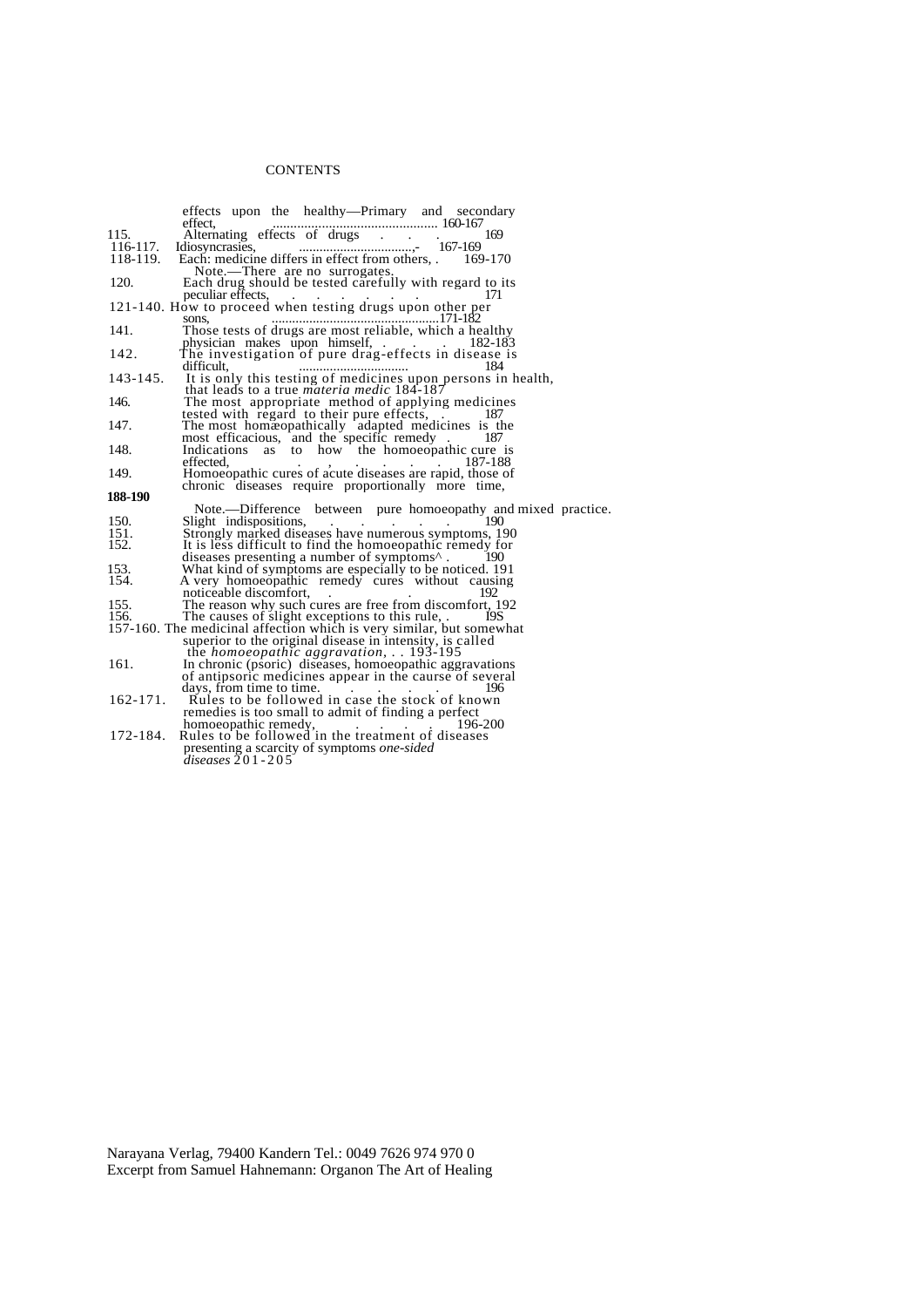| 185-203.                  | Treatment of diseases with local symptoms; their ex-                                                      |  |  |  |
|---------------------------|-----------------------------------------------------------------------------------------------------------|--|--|--|
| 204-205.                  | 205-215<br>ternal treatment is always injurious,<br>All genuine chronic diseases (not resulting from, and |  |  |  |
|                           | maintained only by improper habits), are to be                                                            |  |  |  |
| treated                   |                                                                                                           |  |  |  |
| the                       | only by internal homoeopathic remedies, adapted to                                                        |  |  |  |
|                           | miasms from which the diseases sprang,                                                                    |  |  |  |
| 216-218                   |                                                                                                           |  |  |  |
| $206.$ .                  | Inquiry should always be instituted regarding the fun-<br>damental miasm, whether it be simple or         |  |  |  |
| complicated               |                                                                                                           |  |  |  |
| 220                       | $\therefore$ 218-<br>with a second (or even a third), .                                                   |  |  |  |
| $\frac{207}{208-209}$ .   | 220<br>Inquiries concerning previous treatment,                                                           |  |  |  |
|                           | Other necessary preliminary inquiries before recording;<br>$220-221$<br>a chronic disease.                |  |  |  |
| 210-230.                  | $\sim 100$ km s $^{-1}$<br>$. 221 - 232$<br>Treatment of so-called mental diseases,                       |  |  |  |
| 231-232                   | Intermittent and alternating diseases,                                                                    |  |  |  |
| 233-234.<br>$235 - 244$ . | Typical intermittent diseases,<br>235-241<br>Intermittent fevers.                                         |  |  |  |
| $245 - 251$ .             | 242-252<br>The mode of administration of medicines-,                                                      |  |  |  |
| 252-256.                  | Note.—Repetition of doses.<br>252                                                                         |  |  |  |
| 257-258.                  | Signs of incipient improvement,.<br>Cautions against favorite remedies, and prejudices                    |  |  |  |
| 259-261.                  | . 255-256<br>against others,<br>256-257<br>The regimen in chronic diseases,                               |  |  |  |
|                           | Note.-Injurious habits and abuses.                                                                        |  |  |  |
| 262-263.<br>264-266.      | 253<br>Diet in acute diseases,<br>259                                                                     |  |  |  |
|                           | The selection of active and genuine drugs, .<br>Note.—By preparation, some medicinal substances be-       |  |  |  |
|                           | come articles of diet.                                                                                    |  |  |  |
| 267.                      | The preparation of the most efficacious and durable<br>form of medicinal substances from freshly gathered |  |  |  |
|                           | 260<br>plants,                                                                                            |  |  |  |
| 268.                      | Dry vegetable substances.<br>261                                                                          |  |  |  |
| 269-271.                  | Note.—Pulverized preparations for preservation<br>The method peculiar to homoeopathy of                   |  |  |  |
| preparing crude           |                                                                                                           |  |  |  |
|                           | medicinal substances for the purpose of developing                                                        |  |  |  |
|                           | their curative properties to the highest degree.262-264                                                   |  |  |  |
| 272-274.                  | But <i>a single, simple</i> medicine is to be administered to<br>264-206<br>the patient at a time.        |  |  |  |
| 275-278.                  | and the state of the state of<br>Quantity of the dose for homoeopathic use—The in-                        |  |  |  |
|                           | crease and diminution of the dose, its potentiation.                                                      |  |  |  |
| 266-26S<br>288-292.       | The parts of the booty which arc more or less suscep-                                                     |  |  |  |
|                           | $276 - 275$<br>tible of the effects of medicines,.                                                        |  |  |  |
|                           | Note.—Advantages of olfaction of highly attenuated                                                        |  |  |  |
|                           | medicine over other methods.<br>$\dots$ 281-282<br>Appendix on animal magnetism,                          |  |  |  |
|                           | Notes and explanatory remarks on the same,                                                                |  |  |  |
| Index, …                  | $.285 - 302$                                                                                              |  |  |  |